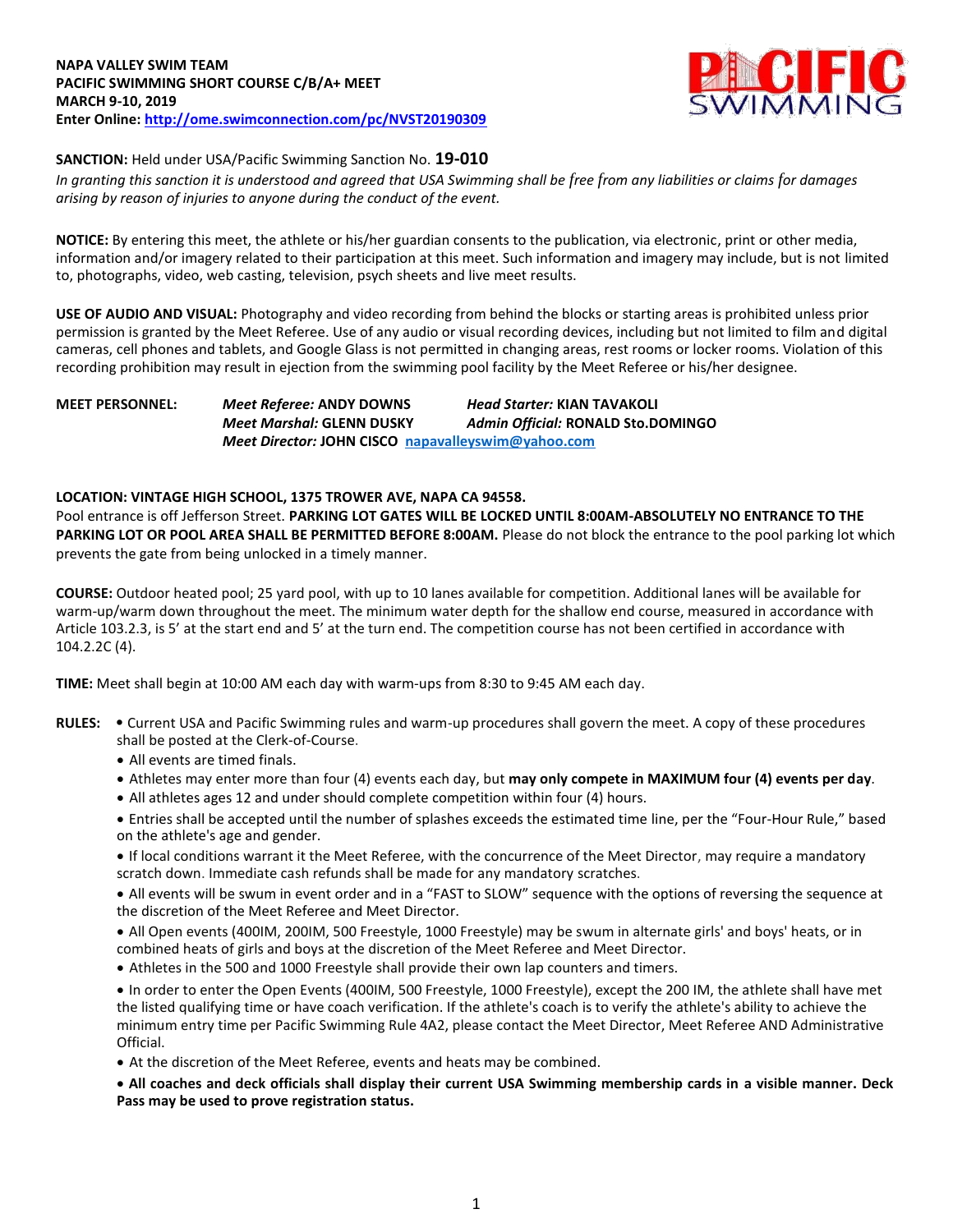**ATTENTION HIGH SCHOOL ATHLETES:** If you are a high school athlete in season, you need to be Unattached from this meet. It is the athlete's responsibility to be Unattached from this meet. You can un-attach at the meet if necessary. This does not apply to athletes swimming under the rules of the Nevada Interscholastic Activities Association (NIAA).

**UNACCOMPANIED ATHLETES:** Any USA Swimming athlete-member competing at the meet shall be accompanied by a USA Swimming member-coach for the purposes of athlete supervision during warm-up, competition and warm-down. If a coach-member of the athlete's USA Swimming Club does not attend the meet to serve in said supervisory capacity, it is the responsibility of the athlete or the athlete's legal guardian to arrange for supervision by a USA Swimming member-coach. The meet director or meet referee may assist the athlete in making arrangements for such supervision; however, it is recommended that such arrangements be made in advance of the meet by the athlete's USA Swimming Club Member-Coach.

**RACING STARTS:** Any athlete entered in the meet shall be certified by a USA Swimming member-coach as being proficient in performing a racing start, or shall start each race from within the water. When unaccompanied by a USA Swimming member coach, it is the responsibility of the athlete or the athlete's legal guardian to ensure compliance with this requirement.

# **RESTRICTIONS:**

- Smoking and the use of other tobacco products is prohibited on the pool deck, in the locker rooms, in spectator seating on standing areas and in all areas used by athletes, during the meet and during warm-up periods.
- Sale and use of alcoholic beverages is prohibited in all areas of the meet venue.
- No glass containers are allowed in the meet venue.
- No propane heater is permitted except for snack bar/meet operations.
- All shelters shall be properly secured.
- Changing into or out of swimsuits other than in locker rooms or other designated areas is prohibited.
- All animals, except service animals, are prohibited from all areas of the competition venue.

• Destructive devices, to include but not limited to, explosive devices and equipment, firearms (open or concealed), blades, knives, mace, stun guns and blunt objects are strictly prohibited in the swimming facility and its surrounding areas. If observed, the Meet Referee or his/her designee may ask that these devices be stored safely away from the public or removed from the facility. Noncompliance may result in the reporting to law enforcement authorities and ejection from the facility. Law enforcement officers (LEO) are exempt per applicable laws.

• Operation of a drone, or any other flying apparatus, is prohibited over the venue (pools, athlete/coach areas, spectator areas and open ceiling locker rooms) any time athletes, coaches, officials and/or spectators are present.

• No food or drink is allowed in locker rooms.

• **ONLY HOSTING CLUB, VENDOR AND COACHES' TENTS ARE ALLOWED ON THE POOL DECK**

• **ONLY COACHES, ATHLETES, TIMERS AND MEET STAFF ARE ALLOWED BEHIND THE STARTING BLOCKS DURING WARMUPS AND WHILE MEET IS IN SESSION.**

#### **ELIGIBILITY:**

• Athletes shall be current members of USA Swimming and enter their name and registration number on the meet entry card exactly as they are shown on their Registration Card. If this is not done, it may be difficult to match the athlete with the registration database. The meet host shall check all athlete registrations against the SWIMS database and if not found to be registered, the Meet Director shall accept the registration at the meet (a \$10 surcharge shall be added to the regular registration fee). Duplicate registrations shall be refunded by mail.

• Athletes in the "A" Division shall have met at least the listed USA Swimming Motivational "A" minimum time standard. Athletes in the "B" Division shall have met at least the listed "B" minimum time standard. All entry times slower than the "B" time standard shall be in the "C" Division.

• **EXCEPT the events requiring a min. entry time**, "NO TIME" entries shall be accepted and placed in the slowest heats.

• Entry times submitted for this meet may be checked against a computer database and may be changed in

accordance with Pacific Swimming Entry Time Verification Procedures.

• Disabled athletes are welcome to attend this meet and should contact the Meet Director or Meet Referee regarding any special accommodations on entry times and seeding per Pacific Swimming policy.

• Athletes 19 years of age and over may compete in the meet for time only, no awards. Such athlete shall meet standards for the 17-18 age group.

• Age on the first day of the meet shall determine the athlete's age for the entire meet.

**ENTRY FEES:** \$4.00 per event plus an \$8.00 participation fee per athlete. Entries shall be rejected if payment is not sent at time request. No refunds shall be made except mandatory scratch downs.

**ONLINE ENTRIES:** To enter online go to **<http://ome.swimconnection.com/pc/NVST20190309>**to receive an immediate entry confirmation. This method requires payment by credit card. Swim Connection, LLC charges a processing fee for this service, equal to \$1 per athlete plus 5% of the total Entry Fees. Please note that the processing fee is a separate fee from the Entry Fees. If you do not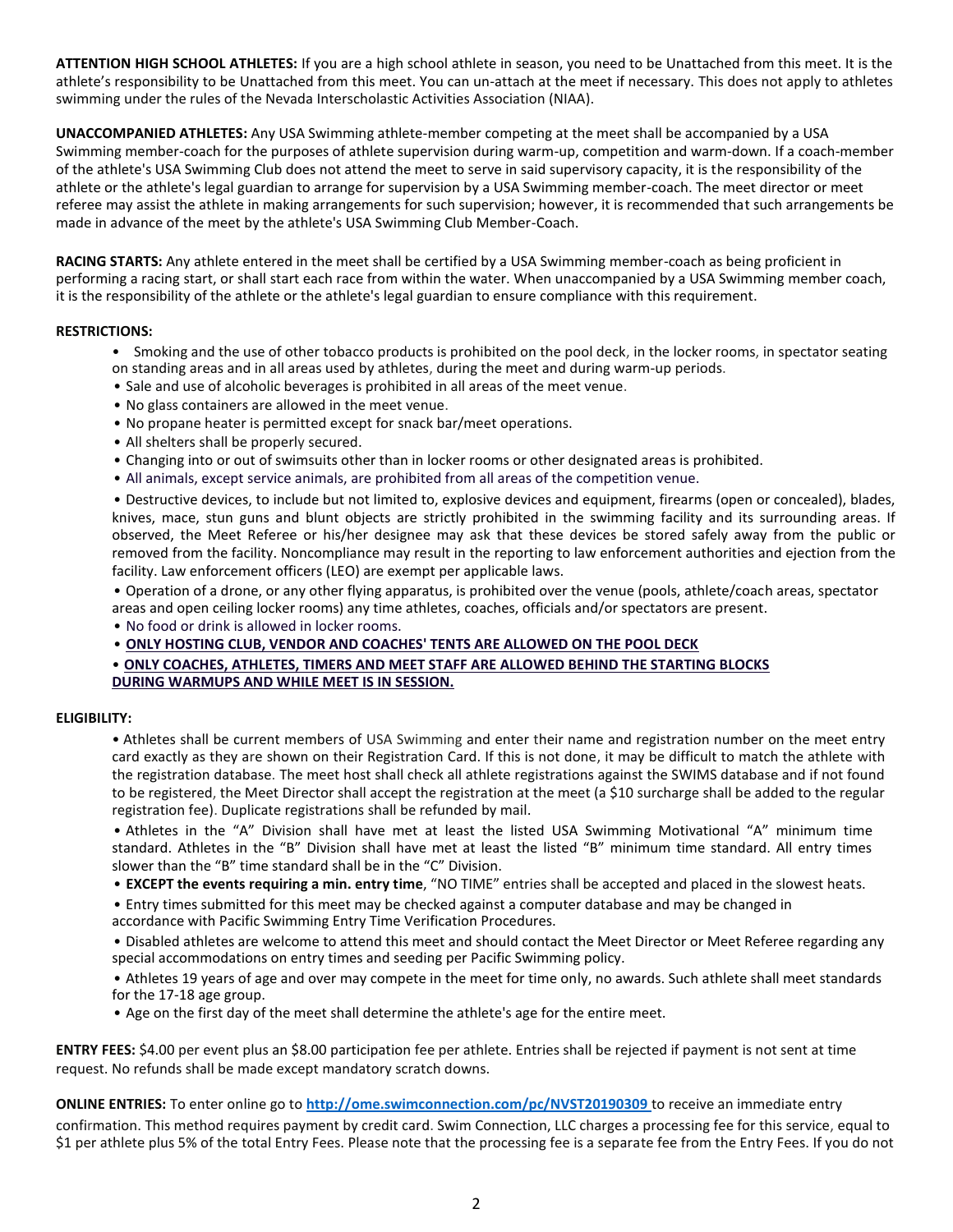wish to pay the processing fee, enter the meet using a mail entry. **Entering online is a convenience, is completely voluntary, and is in no way required or expected of an athlete by Pacific Swimming.** Online entries shall be accepted through **WEDNESDAY, FEBRUARY 27, 2019**.

**MAILED OR HAND DELIVERED ENTRIES**: Entries shall be on the attached consolidated entry form. Forms shall be filled out completely and printed clearly with athlete's best time. Entries shall be postmarked by midnight, **MONDAY, FEBRUARY 25, 2019** or hand delivered by 6:30 PM, **WEDNESDAY, FEBRUARY 27, 2019**. No late entries shall be accepted. Requests for confirmation of receipt of entries should include a self-addressed envelope.

**Make check payable to**: **Mail or hand delivered entries to**: **NVST Meet Director, 1942 Shurtleff Avenue Napa, CA 94559**

**CHECK-IN:** The meet shall be deck seeded. Athletes shall check-in at the Clerk-of-Course. No event shall be closed more than 30 minutes before the scheduled start of the session. Close of check-in for all individual events shall be no more than 60 minutes before the estimated time of the start of the first heat of the event. Athletes who do not check in shall not be seeded and shall not be allowed to compete in that event.

**SCRATCHES:** Any athletes not reporting for or competing in an individual timed final event that they have checked in for shall not be penalized. Athletes who must withdraw from an event after it is seeded are requested to inform the referee immediately.

# **AWARDS:**

- Individual events: Ribbons shall be awarded to the 1st-8th place finishers in the "A", "B", and "C" divisions, for each event and age group (8&U, 9-10, 11-12, 13-14, 15-16, 17-18). The 13 & Over individual events shall be swum in combined heats, with awards given for each separate age group (13-14, 15-16 17-18).
- Open events shall be swum in combined heats, with no awards being given.
- "A" medals shall be awarded to athletes achieving new "PC-A" times swam during this meet only.

AWARDS SHALL BE PICKED UP ON SUNDAY, THE LAST DAY OF THE MEET, BY A CLUB'S COACH OR CLUB REPRESENTATIVE. AWARDS SHALL NOT BE MAILED. NON ZONE 3 CLUBS AND UNATTACHED ATHLETES SHALL COORDINATE WITH THE AWARDS DESK FOR PICK-UP AND/OR DELIVERY OF AWARDS. FOR THOSE AWARDS NOT PICKED UP, CLUB OR RECIPIENT SHALL PROVIDE SELF-ADDRESSED AND PRE-PAID ENVELOPES TO THE AWARDS DESK. AWARDS SHALL NOT BE INDIVIDUALLY DISTRIBUTED THROUGHOUT THE MEET.

**ADMISSION:** Free. A two-day program will be available for \$5.00.

**SNACK BAR & HOSPITALITY:** A snack bar will be available throughout the competition. Coaches and working deck officials will be provided lunch. Hospitality will serve refreshments to timers and volunteers.

**MISCELLANEOUS:** No overnight parking is allowed. Facilities will not be provided after meet hours.

**MINIMUM OFFICIALS**: At least seven days prior to the start of the meet, meet management (Meet Director and/or Meet Referee) shall contact a representative from each club participating in the meet, and provide a preliminary inventory of the officials that club is required to provide for each session. Each club shall, by the start of the meet, provide to the Meet Director or designee a list of Officials who have agreed to represent that club during each session of the meet.

At the meet, meet management shall conduct an inventory of officials, and shall compare the number of athletes entered in each session by each club with the number of officials present representing each club. If meet management certifies that a club has not provided sufficient officials for any session of the meet in accordance with the table below, excluding finals in a prelims and finals meet, the club shall be fined \$100 per missing official per session of the meet.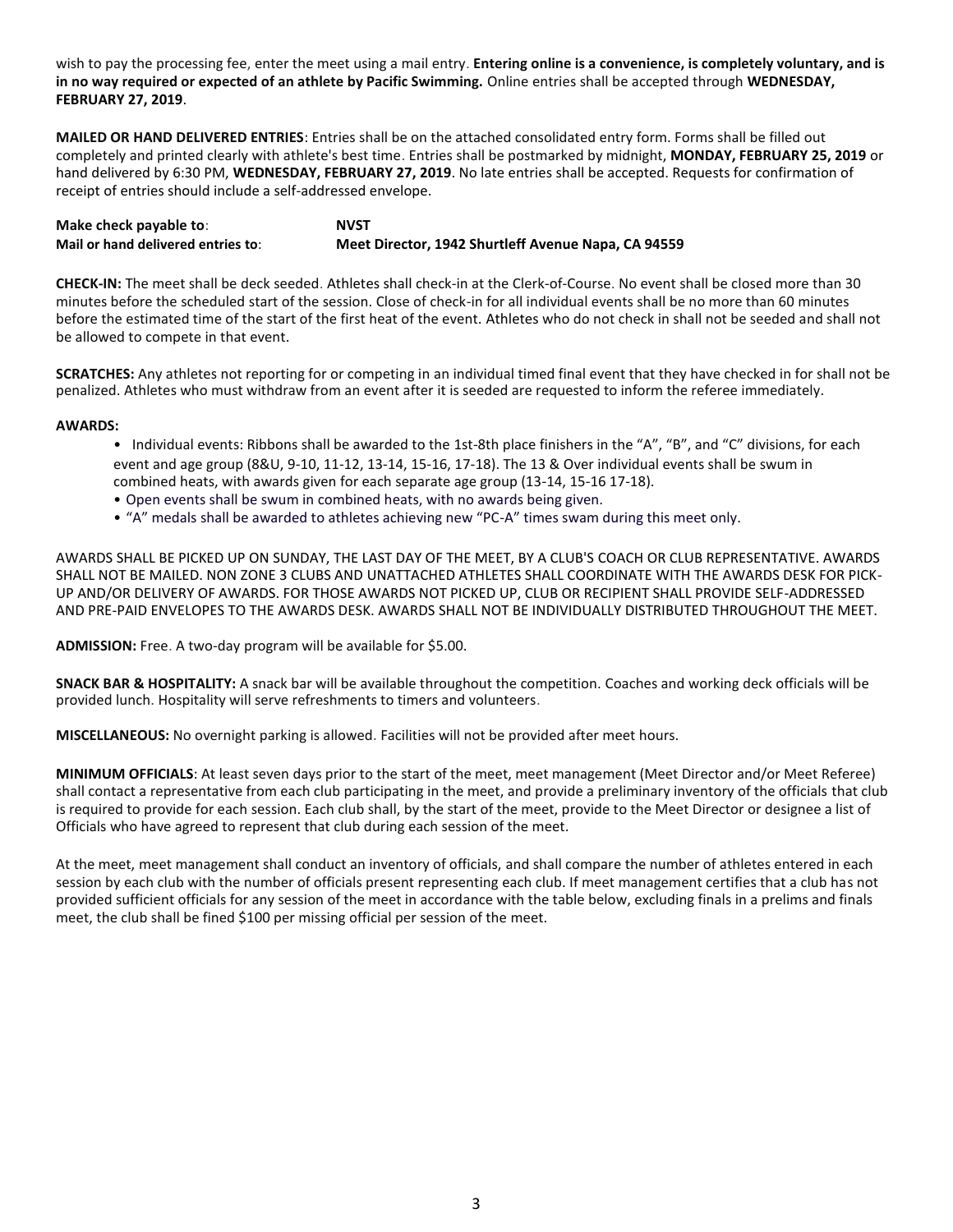| Club athletes entered in session | <b>Trained and carded officials required</b> |
|----------------------------------|----------------------------------------------|
| $1 - 10$                         |                                              |
| 11-25                            |                                              |
| 26-50                            |                                              |
| 51-75                            |                                              |
| 76-100                           |                                              |
| 100 or more                      |                                              |

\*Zone 3 shall include assigned and working Colorado, Intermediary/ Chief Timing Judge, and Computer operator in the count of officials for a session although these positions are not carded. Zone 3 shall accept uncarded Trainees in the count of officials for up to two sessions. Clubs may use officials "borrowed" from other clubs, or unattached officials at the meet who agree, to fulfill their obligation under the rule

|                | <b>SATURDAY, MARCH 9</b>                                           |                |               | <b>SUNDAY, MARCH 10</b>                                               |               |
|----------------|--------------------------------------------------------------------|----------------|---------------|-----------------------------------------------------------------------|---------------|
| <b>EVENT#</b>  | <b>EVENT</b>                                                       | <b>EVENT#</b>  | <b>EVENT#</b> | <b>EVENT</b>                                                          | <b>EVENT#</b> |
| $\mathbf{1}$   | OPEN 400IM<br>GIRLS Min Time: 6:24.19<br>BOYS Min Time: 6:13.09    | $\overline{2}$ | 45            | OPEN 200IM                                                            | 46            |
| $\overline{3}$ | 11-12 100 FLY                                                      | 4              | 47            | 11-12 100 BREAST                                                      | 48            |
| 5              | 9-10 100 FLY                                                       | 6              | 49            | 9-10 50 BREAST                                                        | 50            |
| $\overline{7}$ | 8 & U 50 FLY                                                       | 8              | 51            | 8 & U 50 BREAST                                                       | 52            |
| 9              | 13 & OVER 200 FLY                                                  | 10             | 53            | 13 & OVER 200 BREAST                                                  | 54            |
| 11             | 11-12 50 BACK                                                      | 12             | 55            | 11-12 100 BACK                                                        | 56            |
| 13             | 9-10 50 BACK                                                       | 14             | 57            | 9-10 100 BACK                                                         | 58            |
| 15             | 8 & U 25 BACK                                                      | 16             | 59            | 8 & U 50 BACK                                                         | 60            |
| 17             | 13 & OVER 200 BACK                                                 | 18             | 61            | 13 & OVER 100 BACK                                                    | 62            |
| 19             | 11-12 200 BREAST                                                   | 20             | 63            | 11-12 200 FLY                                                         | 64            |
| 21             | 9-10 100 BREAST                                                    | 22             | 65            | 9-10 50 FLY                                                           | 66            |
| 23             | 8 & U 25 BREAST                                                    | 24             | 67            | 8 & U 25 FLY                                                          | 68            |
| 25             | 13 & OVER 100 BREAST                                               | 26             | 69            | 13 & OVER 100 FLY                                                     | 70            |
| 27             | 11-12 200 FREE                                                     | 28             | 71            | 11-12 100 FREE                                                        | 72            |
| 29             | 9-10 100 FREE                                                      | 30             | 73            | 9-10 200 FREE                                                         | 74            |
| 31             | 8 & U 50 FREE                                                      | 32             | 75            | <b>8&amp;U25 FREE</b>                                                 | 76            |
| 33             | 13 & OVER 100 FREE                                                 | 34             | 77            | 13 & OVER 200 FREE                                                    | 78            |
| 35             | 11-12 50 FREE                                                      | 36             | 79            | 11-12 100 IM                                                          | 80            |
| 37             | 9-10 100 IM                                                        | 38             | 81            | 9-10 50 FREE                                                          | 82            |
| 39             | 8 & U 100 IM                                                       | 40             | 83            | 8 & U 100 FREE                                                        | 84            |
| 41             | 13 & OVER 50 FREE                                                  | 42             |               |                                                                       |               |
| 43             | OPEN 500 FREE<br>GIRLS Min Time: 7:09.09<br>BOYS Min Time: 6:57.29 | 44             | 85            | OPEN 1000 FREE<br>GIRLS Min Time: 14:48.09<br>BOYS Min Time: 14:32.59 | 86            |

# **EVENTS**

Use the following URL to find the time standards:<http://www.pacswim.org/swim-meet-times/standards>